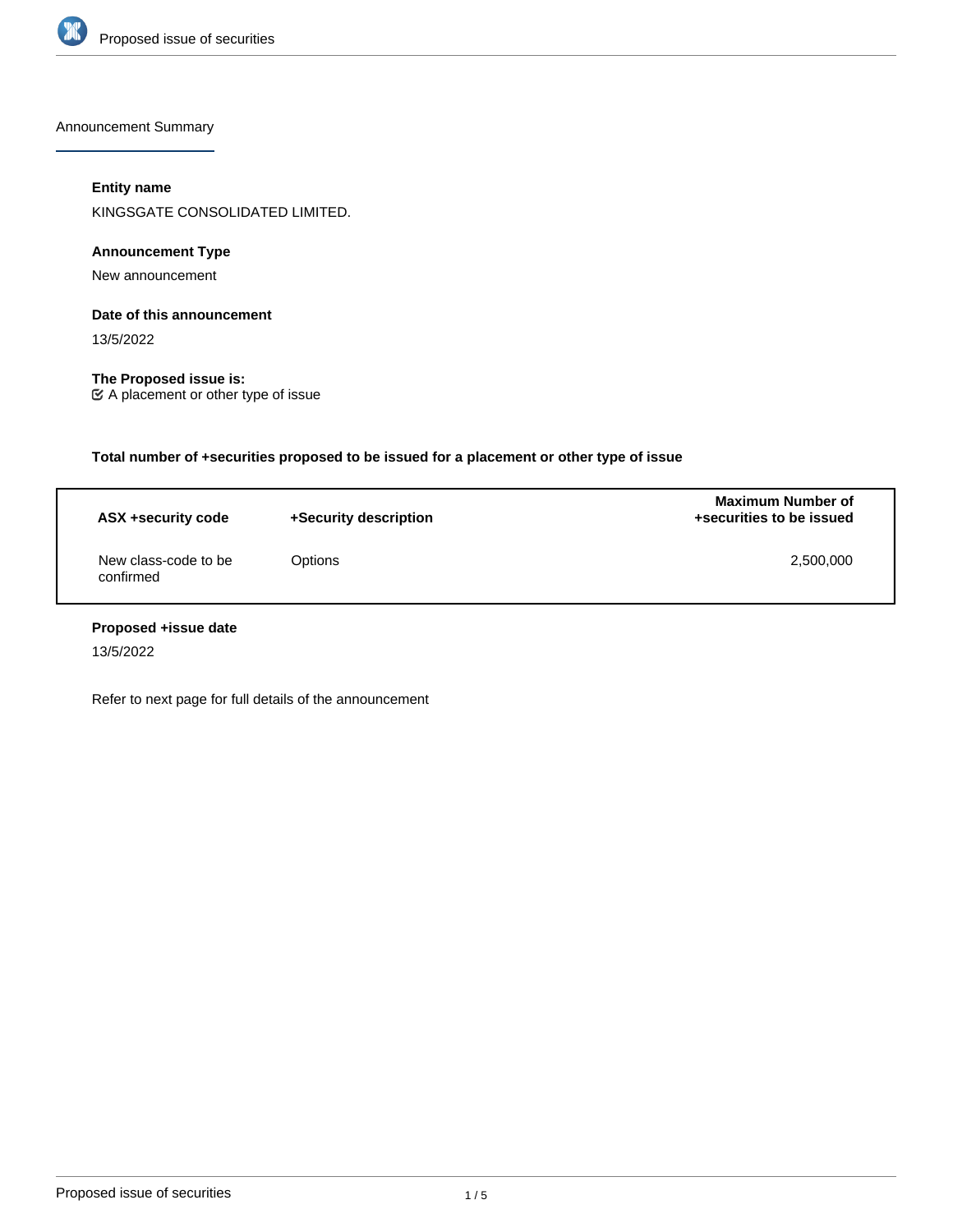

## Part 1 - Entity and announcement details

## **1.1 Name of +Entity**

KINGSGATE CONSOLIDATED LIMITED.

We (the entity named above) give ASX the following information about a proposed issue of +securities and, if ASX agrees to +quote any of the +securities (including any rights) on a +deferred settlement basis, we agree to the matters set out in Appendix 3B of the ASX Listing Rules.

If the +securities are being offered under a +disclosure document or +PDS and are intended to be quoted on ASX, we also apply for quotation of all of the +securities that may be issued under the +disclosure document or +PDS on the terms set out in Appendix 2A of the ASX Listing Rules (on the understanding that once the final number of +securities issued under the +disclosure document or +PDS is known, in accordance with Listing Rule 3.10.3C, we will complete and lodge with ASX an Appendix 2A online form notifying ASX of their issue and applying for their quotation).

**1.2 Registered Number Type**

**Registration Number**

ABN

42000837472

**1.3 ASX issuer code**

**KCN** 

# **1.4 The announcement is**

New announcement

## **1.5 Date of this announcement**

13/5/2022

**1.6 The Proposed issue is:**

 $\mathfrak{C}$  A placement or other type of issue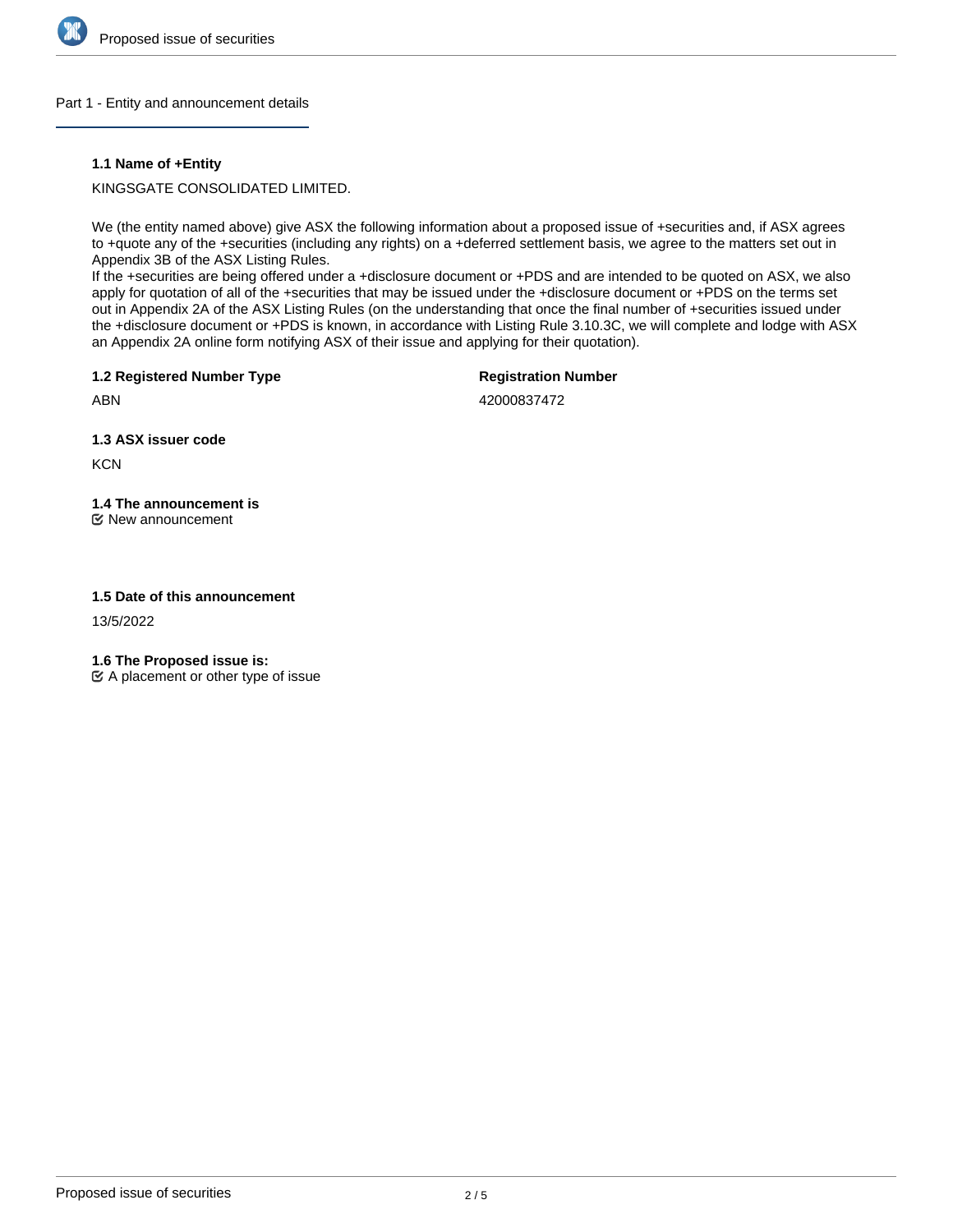

Part 7 - Details of proposed placement or other issue

Part 7A - Conditions

**7A.1 Do any external approvals need to be obtained or other conditions satisfied before the placement or other type of issue can proceed on an unconditional basis?** No

Part 7B - Issue details

**Is the proposed security a 'New class' (+securities in a class that is not yet quoted or recorded by ASX) or an 'Existing class' (additional securities in a class that is already quoted or recorded by ASX)?**  $E$  New class

**Will the proposed issue of this +security include an offer of attaching +securities?** No

Details of +securities proposed to be issued

**ISIN Code (if Issuer is a foreign company and +securities are non CDIs)**

| Have you received confirmation from Will the entity be seeking quotation<br>ASX that the terms of the proposed<br>+securities are appropriate and | of the 'new' class of +securities on<br>ASX? |
|---------------------------------------------------------------------------------------------------------------------------------------------------|----------------------------------------------|
| equitable under listing rule 6.1?                                                                                                                 | ় No                                         |
| C⁄No                                                                                                                                              |                                              |

| ASX +security code             | +Security description |
|--------------------------------|-----------------------|
| New class-code to be confirmed | Options               |

#### **+Security type**

**Options** 

#### **Number of +securities proposed to be issued**

2,500,000

#### **Offer price details**

**Are the +securities proposed to be issued being issued for a cash consideration?** No

**Please describe the consideration being provided for the +securities**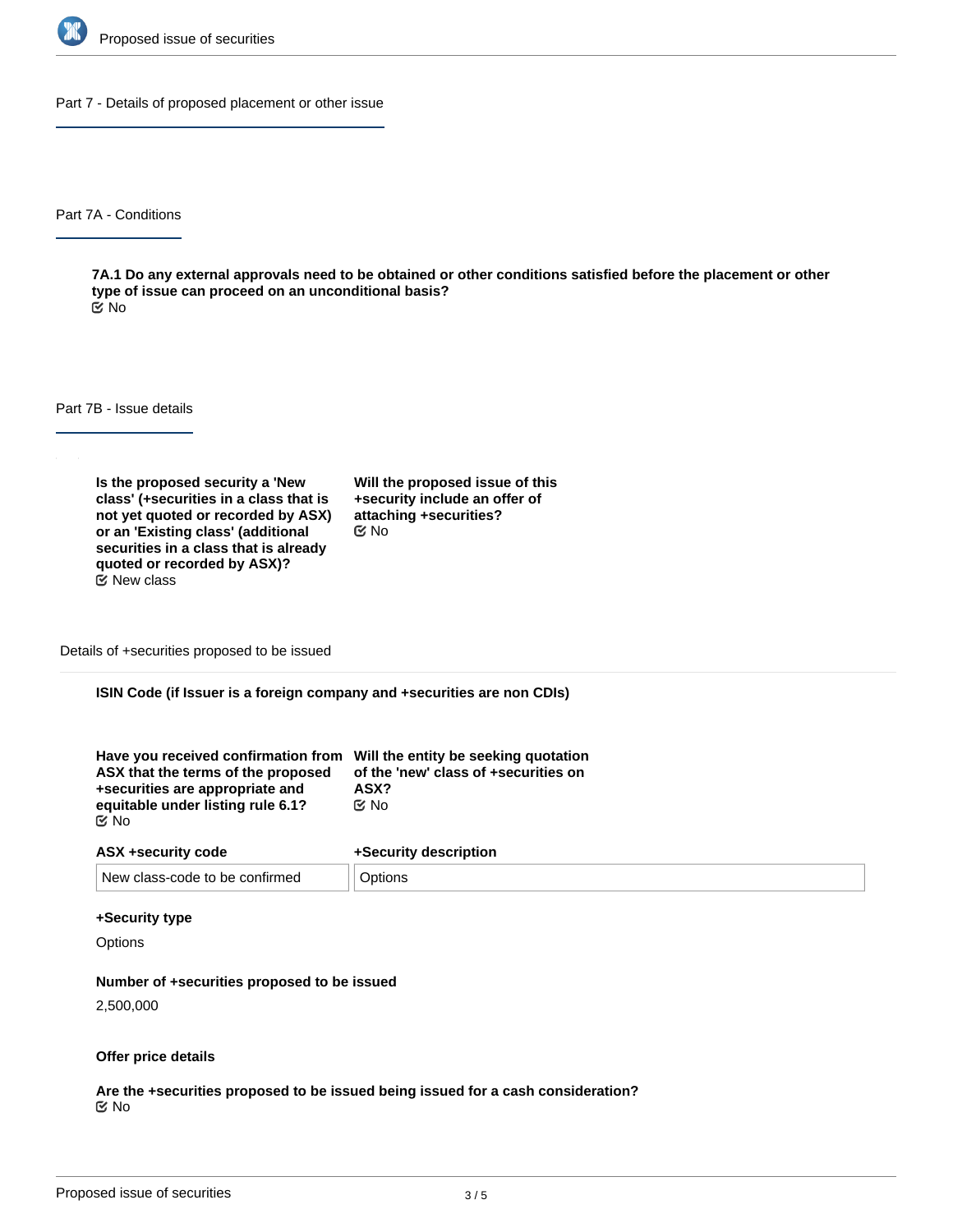

#### **Please describe the consideration being provided for the +securities**

### No

**Please provide an estimate of the AUD equivalent of the consideration being provided for the +securities**

**Will all the +securities issued in this class rank equally in all respects from their issue date?** Yes

Options details

**+Security currency**

AUD - Australian Dollar

**Exercise price** AUD 2.0000

**Expiry date** 12/5/2027

**Details of the type of +security that will be issued if the option is exercised**

KCN : ORDINARY FULLY PAID

## **Number of securities that will be issued if the option is exercised**

2,500,000 ORDINARY FULLY PAID SHARES

**Please provide a URL link for a document lodged with ASX setting out the material terms of the +securities proposed to be issued or provide the information by separate announcement.**

See ASX: KCN released titled "Issue of Options" dated 13 May 2022

Part 7C - Timetable

**7C.1 Proposed +issue date** 13/5/2022

Part 7D - Listing Rule requirements

**7D.1 Has the entity obtained, or is it obtaining, +security holder approval for the entire issue under listing rule 7.1?** No

**7D.1b Are any of the +securities proposed to be issued without +security holder approval using the entity's 15% placement capacity under listing rule 7.1?** Yes